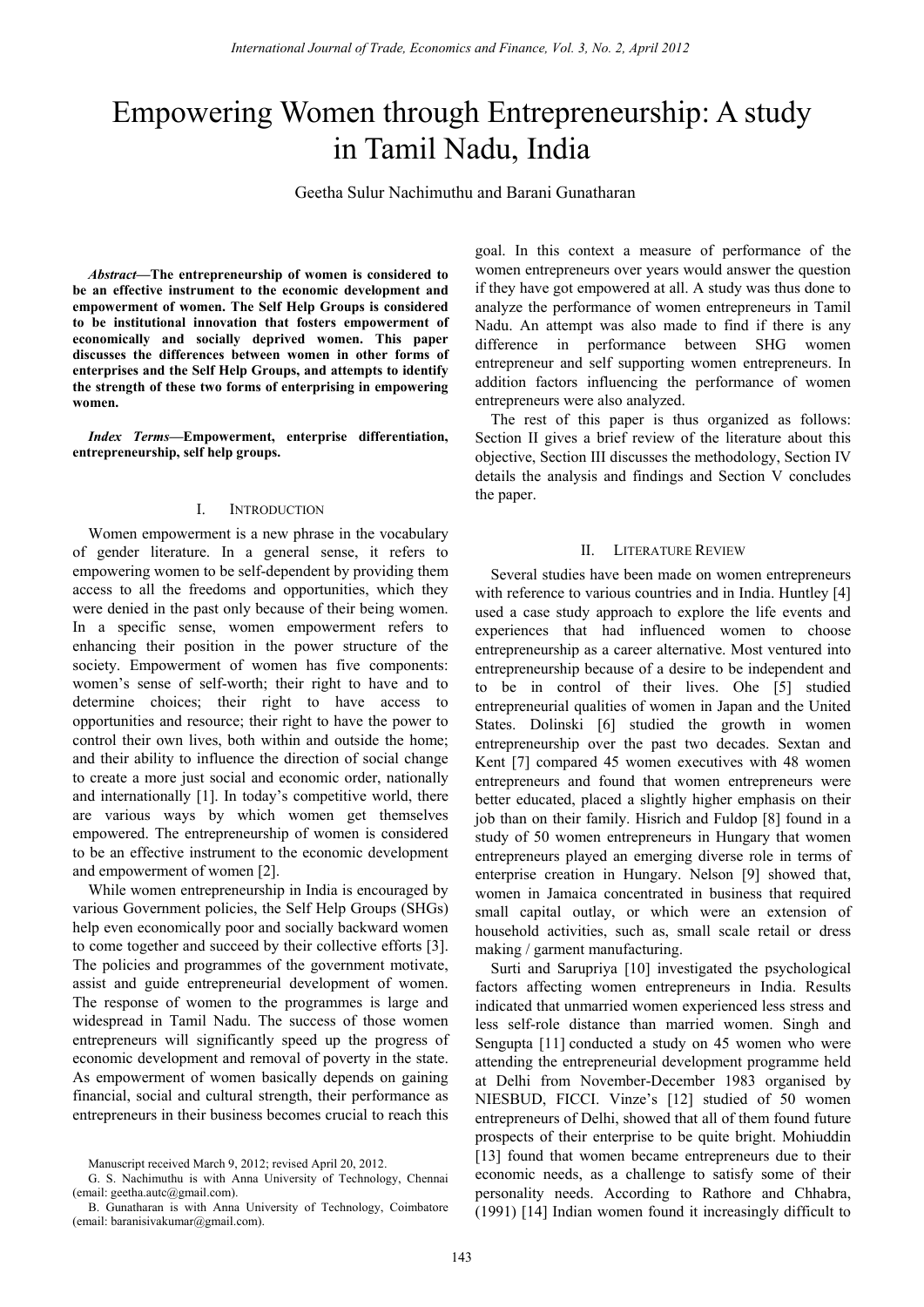adjust themselves to the dual role that they have to play as traditional housewives and to compete with men in the field of business and industry.

A brief overview of the literatures would reveal that almost all the studies have attempted to identify factors influencing women to choose entrepreneurship as their career and the challenges they face in due course. There are not many studies to measure the performance of women entrepreneurs and almost no study to relate entrepreneurship with empowerment. This paper thus proves to be novel in its objective as mentioned above.

## III. METHODOLOGY

As the first objective of the paper suggests an attempt was made to measure the performance of women entrepreneurs in Tamil Nadu. Though performance is a wide concept involving business profit, growth in terms of net worth, market share, reach out customers to earn their confidence, etc, financial analysts always consider net worth as the appropriate measure to measure performance of any enterprise and hence it is used in this study. To attain the objectives stated in the introduction, data collected from 350 women entrepreneurs was used. In order to analyze the difference in performance between SHG supported women entrepreneurs and self supporting women entrepreneurs, the sample of 350 was divided into two groups: one for those in SHGs (list I - 150) and the other for those outside SHGs but registered with the District Industries Centre (DIC) (list II - 200). In every stage of the analysis, the two groups viz., (i) group-I of SHGs and (ii) group-II of other entrepreneurs were compared to know their relative performance.

To start with, the performance of the women entrepreneurs in both the groups was measured through the net worth of their enterprise. A comparison of the net worth of enterprises of the two groups of women entrepreneurs then follows to analyze if there was any difference due to support received from Self Help Groups. Next a regression analysis was done to identify the variables which had an influence on the net worth of the enterprise and hence the performance of women entrepreneurs. The next step was to measure if entrepreneurship empowered women. This was done by an analysis of the mean score obtained on 20 variables grouped under four heads – rise in economic status, self worth, self confidence and social status. A comparison of this mean score between the two groups was also done to find if there was any difference. As the mean score of the two groups were statistically significant, a discriminant function was specified and estimated to identify the factors that differentiate the two groups. *International Journal of Trade, Economics and Finance, Vol. 2, April 2013*<br>dual of the the the the plays as enterpretation is sleeved lowed by the constrained of the the the the the the term<br>the international of the stat

#### IV. ANALYSIS & FINDINGS

## *A. Performance of Women Entrepreneurs (as Measured by their Networth)*

The net worth of enterprises of women entrepreneurs of the two groups is shown in Table I.

As can be seen in the table, the smallest size of networth per enterprise in Rs.2.7 lakhs and the largest size is Rs.25 lakhs within the range, the distribution of women entrepreneurs is sleeved towards larger classes (3, 4, 5) in both groups. Yet, all the enterprises come under the category of small and medium enterprises (SME), as the largest value of networth is only Rs.25 lakhs. The SMEs receive support from DIC and ranks on priority consideration.

| <b>TABLE I: NETWORTH OF ENTERPRISES OF WOMEN</b> |  |
|--------------------------------------------------|--|
|                                                  |  |

| Sl. No. | Networth classes         | <b>SHG</b> |       | Others |       |
|---------|--------------------------|------------|-------|--------|-------|
|         | (Rs. Lakhs)              | No.        | $\%$  | No.    | $\%$  |
|         | $2.7 - 5$                | 9          | 6.0   | 16     | 8.0   |
| 2.      | $5.1 - 10$               | 17         | 11.3  | 26     | 13.0  |
| 3       | $10.1 - 15$              | 53         | 35.4  | 88     | 44.0  |
|         | $15.1 - 20$              | 41         | 27.3  | 53     | 26.5  |
|         | $20.1 - 25$              | 30         | 20.0  | 17     | 8.5   |
|         | Total                    | 150        | 100.0 | 200    | 100.0 |
|         | Group Mean<br>(Rs.Lakhs) | 16.80      |       | 13.33  |       |

Among the two groups, enterprises in group I have existed for less than 20 years and 70 percent of them for less than 10 years. Among 200 (non - SHGs) enterprises in group II, 84 percent existed for less than 10 years, 17 percent for 10-20 years, while there are enterprises with 20- 30 year (10%) and more than 30 years standing. Hence, SHG firms are relatively younger than other firms. Therefore, the size of networth (as on 2007) is built over relatively fewer years in group  $- I$  (SHG), as compared to group-II. In spite of this, average size of networth of enterprises of SHG (group I) women is larger (Rs.16.80 lakhs) than that for other women in group II (Rs.13.33 lakhs). It reveals that entrepreneurs among SHGs are successful in their business in terms of networth, profit and sales value -more progressive than non-SHG entrepreneurs. This may be attributed to the incentives, assistance and support to SHGs in policies and programmes.

#### *B. Factors Influencing Net Worth*

As net worth is used as a measure of the performance of the entrepreneurs, a regression analysis was performed to identify the factors influencing the networth of the enterprise. While business environment, general price level and seasonality in demand may cause the variations in profit and networth, in a cross section data for one year , they are not much different for the enterprises. So the simple correlation of these variables were all weak and statistically significant (0.321). Similar exercises with other possible variables left five variables to be considered. Then a multiple linear regression equation was specified as follows :

$$
Y = \beta_0 + \beta_1 X_1 + \beta_2 X_2 + \beta_3 X_3 + \beta_4 X_4 + \beta_5 X_5 + e_i
$$

where,

$$
Y
$$
 = Net worth of enterprise i (Rs.Lakhs)

 $X_1$  = Age of the enterprise i (years)

 $X_2$  = size of the enterprise (sales value in Rs'000)

 $X_3$  = Profitability (= % of profit to sales value)

 $X_4$  = Entrepreneurs perception on prospect of success (index with value 65 to 100)

 $X_5$  = Loan as percentage of investment (%)

*e* = random error term

 $\beta_0$ ,  $\beta_1$  ...  $\beta_5$  are regression parameters to be estimated,

 $i = 1, 2, \ldots$  150 and 200.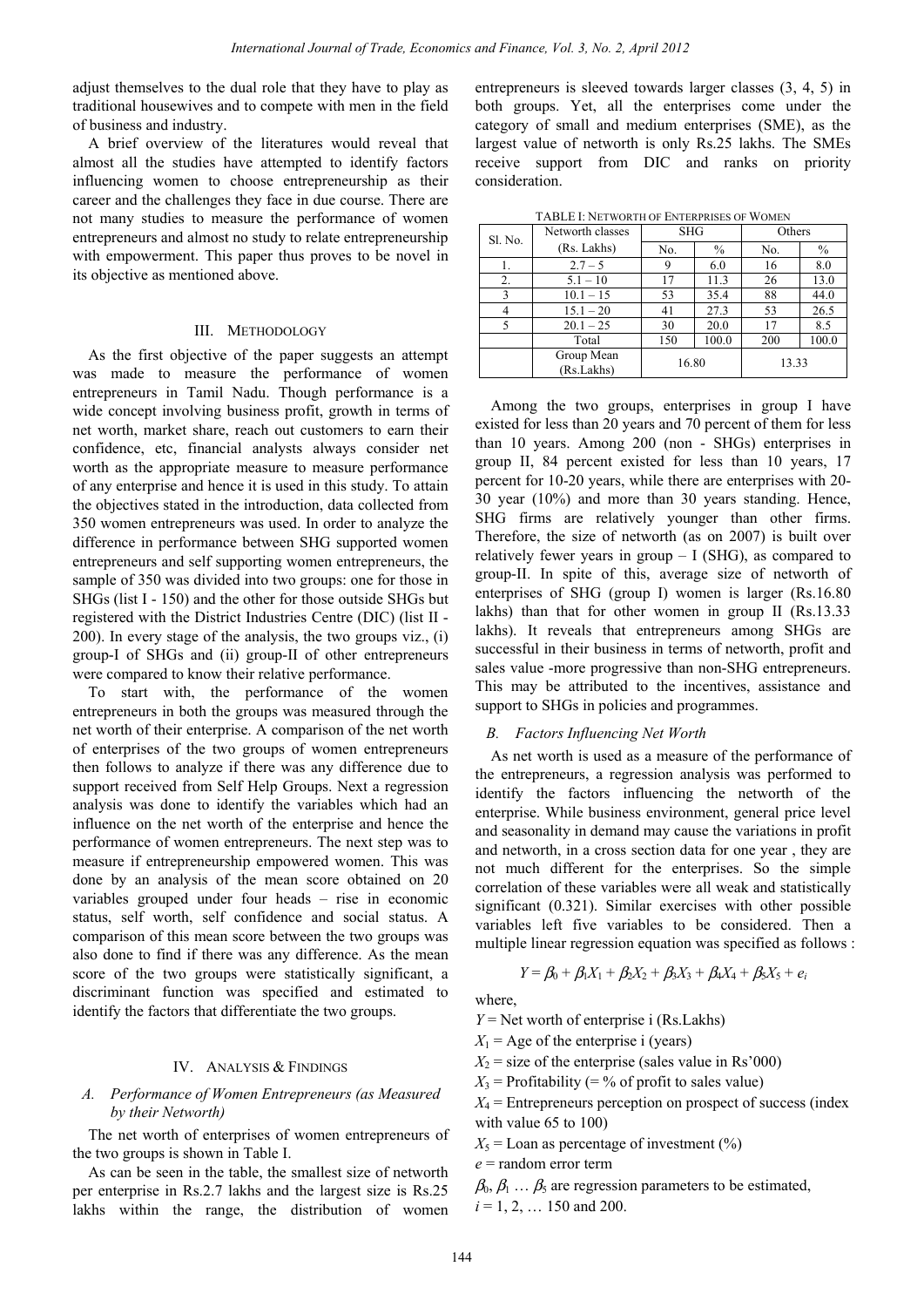Above linear regression equation was estimated by ordinary least squares (OLS) method, separately for 150 observations in group I and 200 observations in Group II.

#### *C. For Group – I*

The regression equation estimated for 150 enterprises in group I is presented below in detail:

$$
\hat{Y}_1 = 5.097^{NS} + 0.415X_1^{**} + 0.0716X_2^{NS} + 1.208X_3^{**} + 0.231X_4^{**} + 0.106X_5^{**}
$$
\n
$$
(1.370) \quad (2.745) \quad (-0.801) \quad (7.958) \quad (5.428) \quad (+2.989)
$$
\n
$$
R^2 = 0.988^{**} \quad R^2 = 0.987^{**} \quad F = 717.347^{**} \quad \text{d.f.} = 144
$$

Note : ∧ - Indicates estimated value.

 $Y_1$  = Net worth of group I SHGs.

*NS* – Not significant at 5% level.

\* - Significant at 5% level

\*\* - Significant at 1% level

d.f. – degrees of freedom (*n–k–*1)

Figures within ( ) are t values

The co-efficient of multiple determination –  $R^2$  has a large value, 0.988 showing that the five independent variables specified in the equation would explain nearly 99 per cent of variation in net worth of the enterprises of SHG women. The regression constant is 5.597, but is not statistically significant. So there is no serious error in specification of the regression equation. All the partial regression co-efficient are expected *a priori* to have positive sign. However, one co-efficient (of  $X_2$ ) has a negative sign but it is not statistically significant, implying that the variables  $X_2$  (Size of enterprise measured by annual sales value) has no influence on net worth. All other regression co-efficients have the expected positive sign and the high value of *F* (at 717.37) shows high explanatory power of the equation. Thus, the estimated multiple linear regression equation has a good fit and it is valid to draw inferences. *International Journal of Trade,* Economics and Finance, Vol. 2, April 2013<br>
i.e., a consisted by The net worth of an enterprise<br>
i.e., the consisted by The angular variations are from the state of the state of the state

The partial regression co-efficient  $(\beta^l)$  of  $X_1$  – age of the enterprise in years, is 0.415 and it is statistically significant at five percent level. It shows that existence of the enterprise by one more year, would increase, *ceteris paribus*, the net worth of the enterprise by Rs.41,500 at its mean level. The inference is that the enterprises of SHG women and building their net worth over the year i.e., they are growing.

The variable  $X_3$  – profitability in percentage to sales value – has a positive and statistically significant (at one percent level) partial regression coefficient. Its value of 1.208 shows that every one percent increase in profitability of the enterprises of SHG women, would increase, *ceteris paribus* net worth from its mean level by Rs.1.208lakhs. The inference is that SHG enterprises save and invest part of their annual profits to add to their assets.

The confidence and determination of SHG entrepreneurs was measured by their perception reported on a five point grated scale. The mean score for five statements representing this variable is expressed as percentage to the maximum possible mean score of 5 (for totally strong agreement). The percentage varies from 65 to 100, revealing high to total confidence of the women entrepreneurs. The co-efficient of this variable  $(X_4)$  is positive and statistically significant at one percent level. Its estimated value of 0.231 shows clearly that *ceteris paribus,* higher the confidence larger in the net worth.

The net worth of an enterprise increases by investment, that is financed partly by own fund (saved profit – owner equity) and partly by loans. Thus, there are additions to both assets and liability of the enterprises, their balance determines the addition to net worth. The effect of borrowing on net worth is shown by the partial regression co-efficient of  $X_5$  – the percentage of loan in investment. The variable had a range from 36 percent to 61 per cent. Evaluated at mean level, an increase in percentage of loan in total investment by one percent would *ceteris paribus*  increase net worth of the enterprises of SHG women by Rs.10, 600 at its mean level. The inference is that loans significantly contribute to the growth of net worth of enterprises of SHG women. In other words, loans add more to assets than to liability.

Thus, the results show that profitability of the enterprise, loans availed, confidence to succeed of the women entrepreneurs are important determinants of growth of net worth of the enterprises of SHG women over the years of their existence, irrespective of the size of enterprise, at present.

### *D. For Group II*

The regression equation estimated for 200 enterprises in Group II is presented as follows in detail.

$$
\hat{Y}_2 = 13.058^{N5} + 0.843X_1^{**} + 0.333X_2^{**} + 0.974X_3^{**} + 0.198X_4^{**} + 0.770X_5^{**}
$$
\n
$$
(1.320) \quad (3.981) \quad (5.229) \quad (5.663) \quad (2.962) \quad (7.656)
$$
\n
$$
R^2 = 0.982^{**} \quad R^2 = 0.980^{**} \quad F = 590.164^{**} \quad \text{d}f = 194
$$

Note : ∧ - Indicates estimated value.

 $Y_2$  = group II - Non SHG's

*NS* – Not significant at 5% level.

\* - Significant at 5% level

\*\* - Significant at 1% level

d.f. – degrees of freedom (*n–k–*1)

The co-efficient of multiple determination –  $R^2$  has a larger value, 0.982 showing that the five independent variables specified in the equation would explain nearly 98 per cent of variation in net worth of the enterprises of non-SHG women. The regression constant is 13.058, but is not statistically significant. So there is no serious error in specification of the regression equation. All the partial regression co-efficient have positive sign as expected *a priori*. The high value of F (at 590.164) shows high explanatory power of the equation. Thus, the estimated multiple linear regression equation has a good fit and it is valid to draw inferences.

The partial regression co-efficient  $(\beta_1)$  of  $X_1$  – age of the enterprise in years, is 0.333 and it is statistically significant at one per cent level. It shows that existence of the enterprise by one more year, would increase, *ceteris paribus*, the net worth of the enterprise by Rs.33,300 at its mean level. The inference is that the enterprises of the non SHG women is building their net worth over the years i.e., they are growing.

The variable  $X_2$  - size of enterprise measured by annual sales value in thousand rupees, has a positive size and is statistically significant (at one percent level). Its value of 0.843, shows that the sales of the enterprise of non SHG women, would increase, *ceteris paribus,* net worth from its mean level by Rs. 84, 300 for an increase of sales value by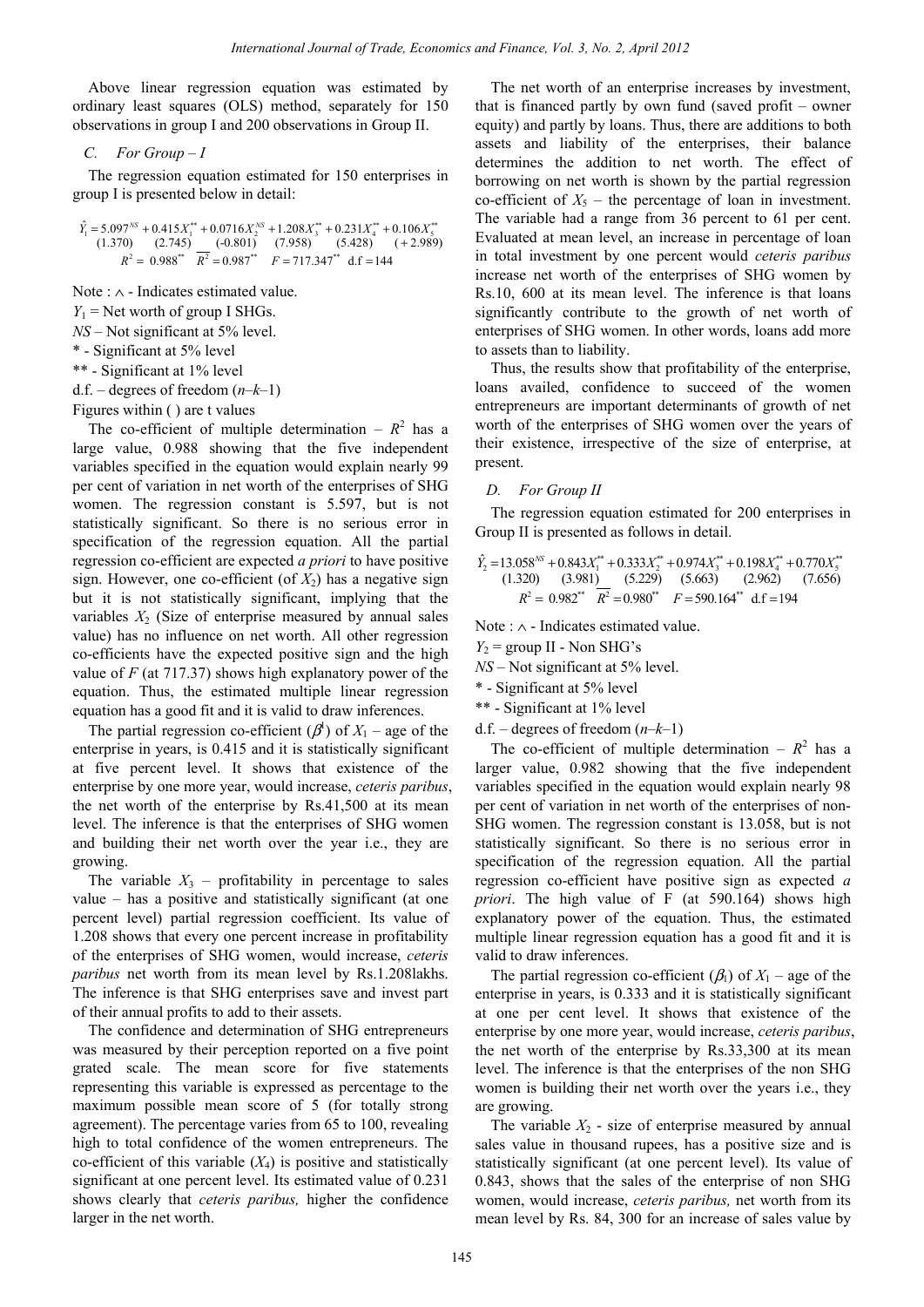Rs.1000, from its value mean level. The inference is that the sales enterprise of non SHG women significantly contributes to the growth of the net worth of the enterprises.

The variable  $X_3$  – Profitability in percentage to sales value has a positive and statistically significant (at one percent level) partial regression co-efficient. Its value 0.974 shows that profitability of the enterprises of SHG women, would increase, *ceteris paribus*, net worth from its mean level by Rs. 97,400 for an increase of profitability by one percent from its mean level. The inference is that non SHG enterprises save and invest part of their annual profits to add to their assets.

The confidence and determination of non SHG women entrepreneurs was measured by their perception reported in a five point graded scale. The mean score for five statements representing their variable is expressed as percentage to the maximum possible mean score of 5 (for totally strong agreement). The percentage varies from 65 to 100 revealing high total confidence of the women entrepreneurs. The co-efficient of this variable  $(X_4)$  is positive and statistically significant at one percent level. Its estimated value of 0.198 shows clearly that *ceteris paribus,* higher the confidence of the entrepreneur longer is the net worth of the enterprise.

The effect of borrowings for investment on net worth is shown by the partial regression co-efficient of  $X_5$  the percentage of loan in investment. The variable had a range from 22 percent to 54 percent. Evaluated at mean level, an increase in percentage of loan in total investment by one percent, would *ceteris paribus* increase net worth of the enterprises of non SHG women by Rs.77,000 at its mean level. The inference is that loans significantly contribute to the growth of net worth of enterprise of non-SHG women. In other words, loans add more to assets than to liability.

Thus, the results show that profitability of the enterprise, loans availed, confidence of the women entrepreneurs to succeed are important determinants of growth of net worth of the enterprises of non SHG women over the years of their existence. The size of the enterprise also has an impact on its net worth in group-II.

Therefore, results clearly show that the success of women entrepreneurs – both SHG and others – depends upon their self confidence in making it a success, loans available to make investment, profitability. There is a scale effect, as size of enterprise (sales value) has a positive impact on net worth (at least for group II). If care is taken to use profit and loan to increase net worth, the enterprises would growth over the years.

### *E. Women Empowerment through Entrepreneurship*

As discussed in the methodology section, the following four categories of variables have been identified to measure if women have got empowered through entrepreneurship: Rise in economic status, self worth, self confidence and social status.

These qualities bring to the person empowered economic, spiritual and social strength. It marks confidence in one's own capabilities characterized by a positive image of self, proactive attitude, ability to make enlightened decisions and leadership to influence others. When empowerment of women is attempted through entrepreneurship development,

| International Journal of Trade, Economics and Finance, Vol. 3, No. 2, April 2012 |                                                                           |                                                                    |              |              |  |
|----------------------------------------------------------------------------------|---------------------------------------------------------------------------|--------------------------------------------------------------------|--------------|--------------|--|
| hean level. The inference is that the                                            |                                                                           | the process begins with success in enterprise management in        |              |              |  |
|                                                                                  |                                                                           |                                                                    |              |              |  |
| on SHG women significantly                                                       |                                                                           | terms of economic gains and proceeds to strengthen other           |              |              |  |
| of the net worth of the enterprises.                                             | qualities. In order to evaluate the empowerment level of                  |                                                                    |              |              |  |
| ofitability in percentage to sales                                               | women in both the groups, the women entrepreneurs were                    |                                                                    |              |              |  |
| d statistically significant (at one                                              | asked to give specific benefits from their experience as                  |                                                                    |              |              |  |
| ession co-efficient. Its value 0.974                                             | entrepreneurs for 10 years or longer. Their response is                   |                                                                    |              |              |  |
| of the enterprises of SHG women,                                                 | summarized in Table II:                                                   |                                                                    |              |              |  |
|                                                                                  |                                                                           |                                                                    |              |              |  |
| paribus, net worth from its mean                                                 |                                                                           |                                                                    |              |              |  |
| an increase of profitability by one                                              |                                                                           | TABLE II: BENEFITS OF ENTREPRENEURSHIP-EMPOWERMENT                 | Mean scores  |              |  |
| vel. The inference is that non SHG                                               | S.No.                                                                     | Benefits of entrepreneurship                                       | Group        |              |  |
| st part of their annual profits to add                                           |                                                                           |                                                                    | Ι            | Group<br>П   |  |
|                                                                                  | A.                                                                        | <b>Rise in Economic Status</b>                                     |              |              |  |
| etermination of non SHG women                                                    | 1                                                                         | Increased income                                                   | 4.15         | 4.21         |  |
|                                                                                  | $\overline{c}$                                                            | Increased consumption                                              | 3.63         | 4.01         |  |
| red by their perception reported in                                              | 3                                                                         | Control over spending                                              | 3.90         | 3.47         |  |
| cale. The mean score for five                                                    | $\overline{\mathbf{4}}$                                                   | Confidence in sustaining trend                                     | 4.68         | 4.27         |  |
| their variable is expressed as                                                   | В                                                                         | Self worth                                                         |              |              |  |
| um possible mean score of 5 (for                                                 | 5                                                                         | Finds greater ability to lead                                      | 3.72         | 3.28         |  |
| The percentage varies from 65 to                                                 | 6                                                                         | To work in groups                                                  | 4.08         | 3.43         |  |
| otal confidence of the women                                                     | 7                                                                         | To resolve conflict                                                | 3.65         | 3.58         |  |
| efficient of this variable $(X_4)$ is                                            | 8                                                                         | Freedom to make                                                    |              |              |  |
|                                                                                  | 9                                                                         | - business decision<br>- on life                                   | 3.86<br>3.68 | 3.93<br>3.30 |  |
| significant at one percent level. Its                                            | 10                                                                        | Gets recognition in work                                           | 4.24         | 3.86         |  |
| shows clearly that ceteris paribus,                                              | C                                                                         | Self confidence                                                    |              |              |  |
| the entrepreneur longer is the net                                               | 11                                                                        | To be proactive                                                    | 4.10         | 4.21         |  |
|                                                                                  | 12                                                                        | To face critics                                                    | 4.56         | 3.92         |  |
| ngs for investment on net worth is                                               | 13                                                                        | To take risks                                                      | 3.82         | 4.15         |  |
| regression co-efficient of $X_5$ the                                             | 14                                                                        | To influence others                                                | 3.60         | 3.54         |  |
|                                                                                  | D                                                                         | <b>Social status</b>                                               |              |              |  |
| estment. The variable had a range                                                | 15                                                                        | Positive image                                                     | 4.20         | 4.34         |  |
| rcent. Evaluated at mean level, an                                               | 16                                                                        | More gender equality                                               | 3.50         | 3.38         |  |
| f loan in total investment by one                                                | 17                                                                        | Sociability - net working                                          | 4.18         | 3.96         |  |
| <i>aribus</i> increase net worth of the                                          | 18<br>19                                                                  | Involvement in community works                                     | 3.52         | 3.28         |  |
| women by Rs.77,000 at its mean                                                   |                                                                           | Involvement in political activities<br>Encouraging other women to  | 2.16         | 3.22         |  |
| at loans significantly contribute to                                             | 20                                                                        | entrepreneurship                                                   | 4.35         | 3.08         |  |
| of enterprise of non-SHG women.                                                  | E                                                                         | Over all group mean score                                          | 3.879        | 3.721        |  |
| more to assets than to liability.                                                |                                                                           |                                                                    |              |              |  |
|                                                                                  |                                                                           | All but one item had mean score values larger than three           |              |              |  |
| that profitability of the enterprise,                                            |                                                                           | in group I. One exception is involvement in political activity     |              |              |  |
| e of the women entrepreneurs to                                                  |                                                                           | For group II, all items have mean score values larger than         |              |              |  |
| terminants of growth of net worth                                                |                                                                           |                                                                    |              |              |  |
| n SHG women over the years of                                                    |                                                                           | three. The mean score values larger than three show positive       |              |              |  |
| of the enterprise also has an impact                                             |                                                                           | improvement in the variables: economic status, self worth,         |              |              |  |
| П.                                                                               |                                                                           | self confidence and social status of women entrepreneurs.          |              |              |  |
| ly show that the success of women                                                |                                                                           | Hence we conclude that 'Entrepreneurship has Empowered             |              |              |  |
|                                                                                  |                                                                           | women'. As shown by the overall mean score, women                  |              |              |  |
| $\overline{G}$ and others – depends upon their                                   |                                                                           | entrepreneurs in SHG are more empowered than other (non            |              |              |  |
| ig it a success, loans available to                                              |                                                                           |                                                                    |              |              |  |
| ability. There is a scale effect, as                                             |                                                                           | SHG) entrepreneurs. The difference of mean scores is               |              |              |  |
| value) has a positive impact on net                                              |                                                                           | statistically significant ( $t=2.897$ ). This difference suggested |              |              |  |
| II). If care is taken to use profit and                                          |                                                                           | discriminant analysis to identify variables that discriminated     |              |              |  |
| rth, the enterprises would growth                                                | the two groups.                                                           |                                                                    |              |              |  |
|                                                                                  |                                                                           |                                                                    |              |              |  |
|                                                                                  | F.                                                                        | Factors Differentiating Empowerment of Women                       |              |              |  |
| nent through Entrepreneurship                                                    |                                                                           | between the Groups                                                 |              |              |  |
|                                                                                  |                                                                           |                                                                    |              |              |  |
| ethodology section, the following                                                |                                                                           | Nine variables were identified as likely causes of                 |              |              |  |
| es have been identified to measure                                               |                                                                           | differences between the two groups of empowerment, by              |              |              |  |
| owered through entrepreneurship:                                                 |                                                                           | them four variables were dropped because they had very             |              |              |  |
| , self worth, self confidence and                                                |                                                                           | weak correlation with the index of empowerment (mean               |              |              |  |
|                                                                                  |                                                                           | score over 20 items of Table 2 for each respondent). With          |              |              |  |
| o the person empowered economic,                                                 |                                                                           | the remaining five variables a canonical discriminant              |              |              |  |
| gth. It marks confidence in one's                                                |                                                                           | function was specified and estimated for the pooled data of        |              |              |  |
|                                                                                  |                                                                           |                                                                    |              |              |  |
| erized by a positive image of self,                                              | 350 respondents. The estimated CDF and parameters are<br>presented below: |                                                                    |              |              |  |
| to make enlightened decisions and                                                |                                                                           |                                                                    |              |              |  |
| others. When empowerment of                                                      |                                                                           | $Z = 6.405 + 0.136X_1 + 0.431X_2 +$                                |              |              |  |
| ugh entrepreneurship development,                                                | $0.098X_3 + 0.216X_4 - 0.079X_5$                                          |                                                                    |              |              |  |
|                                                                                  |                                                                           |                                                                    |              |              |  |
|                                                                                  |                                                                           |                                                                    |              |              |  |
| 146                                                                              |                                                                           |                                                                    |              |              |  |

TABLE II: BENEFITS OF ENTREPRENEURSHIP-EMPOWERMENT

## *F. Factors Differentiating Empowerment of Women between the Groups*

$$
Z = 6.405 + 0.136X_1 + 0.431X_2 + 0.098X_3 + 0.216X_4 - 0.079X_5
$$